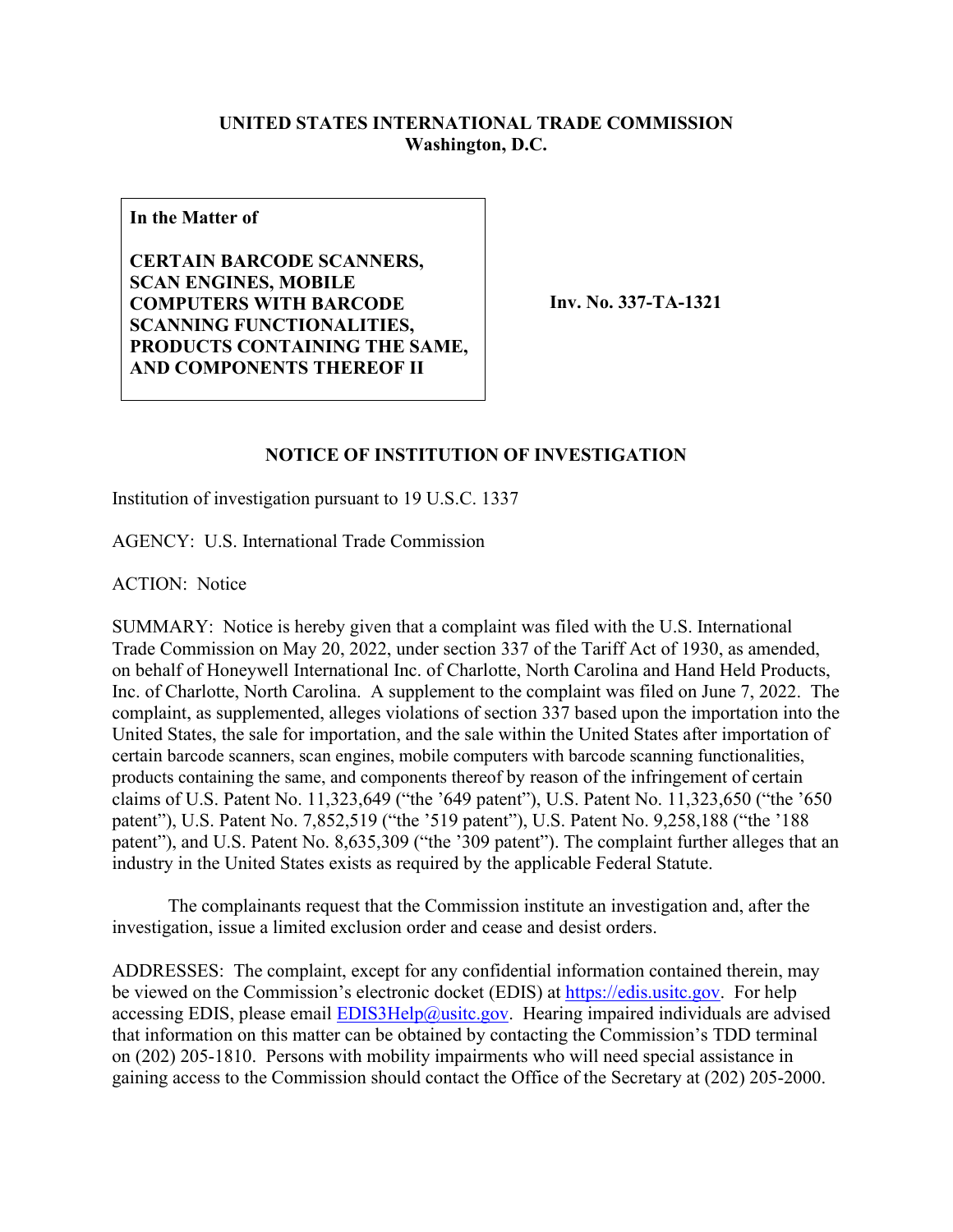General information concerning the Commission may also be obtained by accessing its internet server at [https://www.usitc.gov.](https://www.usitc.gov/)

FOR FURTHER INFORMATION CONTACT: Katherine Hiner, Office of Docket Services, U.S. International Trade Commission, telephone (202) 205-1802.

SUPPLEMENTARY INFORMATION:

AUTHORITY: The authority for institution of this investigation is contained in section 337 of the Tariff Act of 1930, as amended, 19 U.S.C. 1337, and in section 210.10 of the Commission's Rules of Practice and Procedure, 19 C.F.R. 210.10 (2021).

SCOPE OF INVESTIGATION: Having considered the complaint, the U.S. International Trade Commission, on June 22, 2022, ORDERED THAT –

(1) Pursuant to subsection (b) of section 337 of the Tariff Act of 1930, as amended, an investigation be instituted to determine whether there is a violation of subsection (a)(1)(B) of section 337 in the importation into the United States, the sale for importation, or the sale within the United States after importation of certain products identified in paragraph (2) by reason of infringement of one or more of claims 1-30 of the '649 patent; claims 1-20 of the '650 patent; claims 1-3, 5-7, and 20 of the '519 patent; claims 1, 2, 5, 6, 9, 11, 12, 16, 19, and 20 of the '188 patent; and claims 1-4, 13, 19-22, 25, 26, 29-32, 40, 42, 47-50, and 57 of the '309 patent, and whether an industry in the United States exists as required by subsection (a)(2) of section 337;

(2) Pursuant to section 210.10(b)(1) of the Commission's Rules of Practice and Procedure, 19 C.F.R. 210.10(b)(1), the plain language description of the accused products or category of accused products, which defines the scope of the investigation, is "barcode scanners (also known as barcode readers, barcode decoders, stationary scanners, handheld scanners, companion scanners, cabled scanners, wireless scanners, and mobile scanning devices), handheld computers, mobility devices, scan engines, undecoded scan engines, decoder boards, and imaging modules";

(3) For the purpose of the investigation so instituted, the following are hereby named as parties upon which this notice of investigation shall be served:

(a) The complainants are:

Honeywell International Inc. 855 S. Mint Street Charlotte, NC 28202

Hand Held Products, Inc. 855 S. Mint Street Charlotte, NC 28202